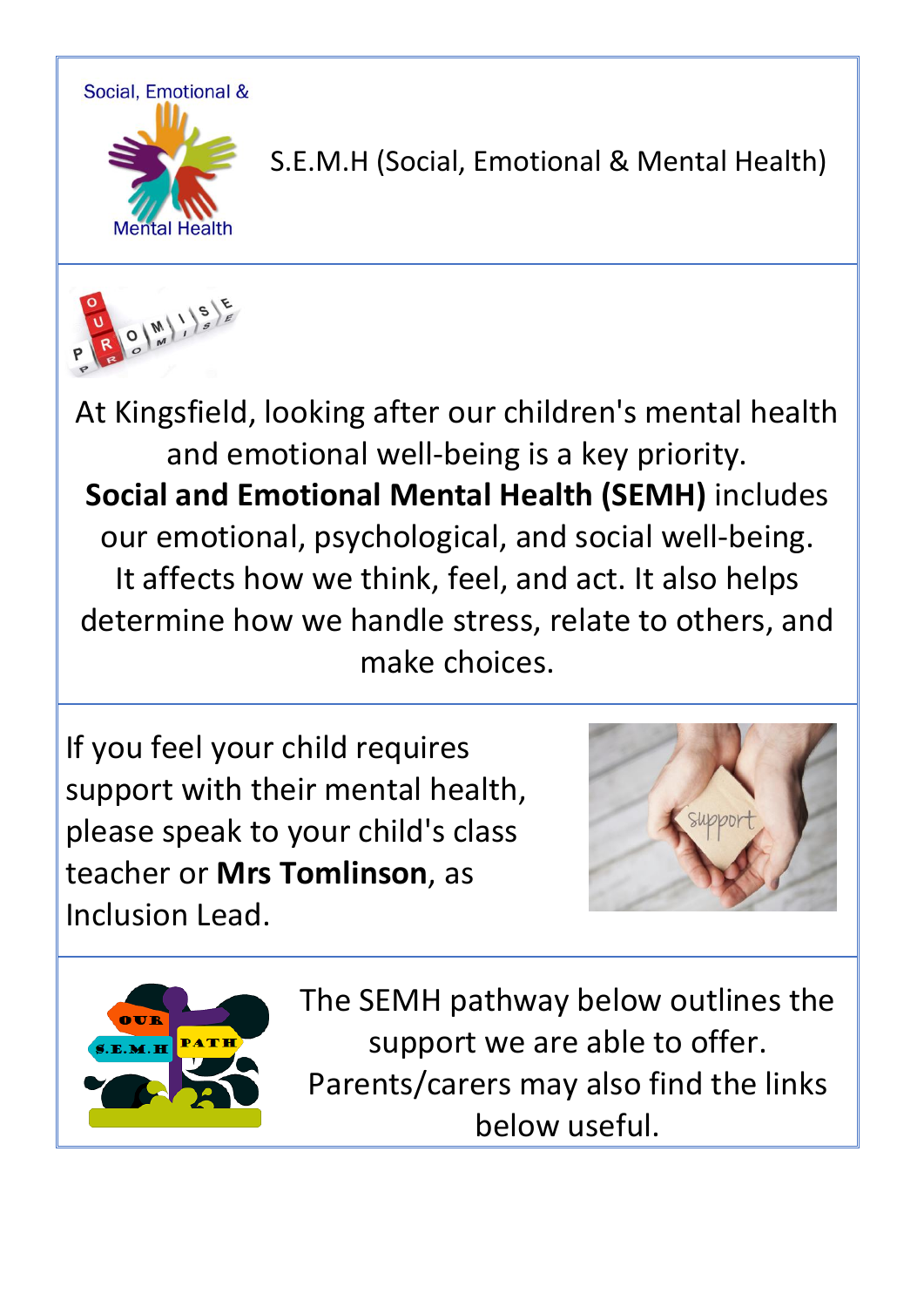

## **Social, Emotional and Mental Health Support Pathway**



**The pathway can be entered at any point or followed in a linear order. More than one intervention can be accessed simultaneously.**